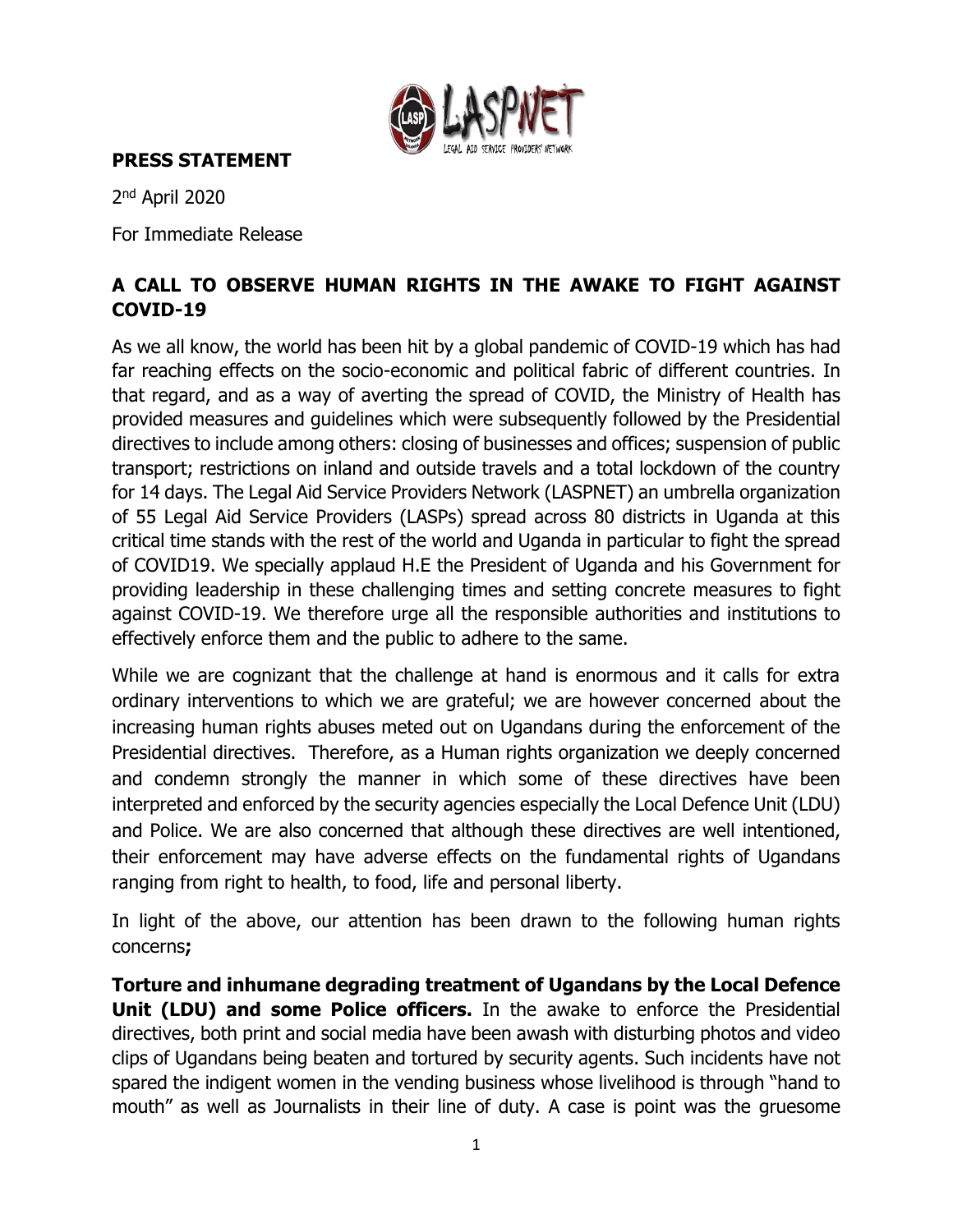torture and wanton beating of Mr. Okello Dennis, a Journalist working with APAC FM. Further, one of the trending videos shows a Police officer caning un-identified woman who sadly fell off the boda-boda. We categorically condemn such actions by state agents as they amount to violation of the right to life and freedom from being subjected to any form of torture or cruel, inhumane or degrading treatment guaranteed under Article 24, 22 and 44 of the 1995 Constitution. Our appeal to security agencies is that Human beings should be treated with dignity even when found on the wrong arm of the law. We further recommend that due processes should be followed while handling suspects and that security agencies should refrain from public flogging of those mainly found on the wrong side of the law.

**The Presidential directive to seek authorization to access medical services.** In the quest to control unregulated movements of persons, the President vested powers of authorization within the Resident City Commissioners (RCCs), for all those seeking medical care including expectant mothers. However, we think that this directive should have exempted terminally ill persons and expectant mothers whose conditions often require emergency health care. We are cognizant that our health system is still bedeviled by limited accessibility to maternal health services. Therefore, such a directive will only exacerbate maternal mortality incidences hence defeating the intention of the National Objective and Directive Principles of State Policy XIV and XX on ensuring access to health services by the population.

**The directive restraining Philanthropists from providing relief items.** We are cognizant of the fact that the President has profound good intentions in issuing such restrictions in a bid to protect the unsuspecting public against opportunistic tendencies. However, we believe that the guidelines offered by government to deal with provision of relief items are inadequate. The proposal to channel food items through the Corona Virus Task Force may face a backlash because such bodies are often hampered by transparency and accountability issues which could limit the generous in-kind contributions of the public. We have also noted in the recent Statement issued by the Prime Minister and taking round on social media that each household will be given 6 Kgs of Maize, 3 Kgs of Beans and 2Kgs of Sugar. Whereas this is a timely intervention, we note that more support will be required especially for struggling households. Relatedly, we are of the view that the President's directive to charge those involved in donation of food items with attempted murder, be reversed since its ultra vires and unfounded in the Penal Code. We expect the Office of the Attorney General to offer guidance to his Excellence on the possible offence under the law other than attempted murder whose ingredients are not anywhere near to the intended omission.

**The need for Legal Services during the lockdown period.** While listing the essential services in the Presidential directives which will remain functional during the lockdown, legal services were erroneously left out. However, our appeal to the President is that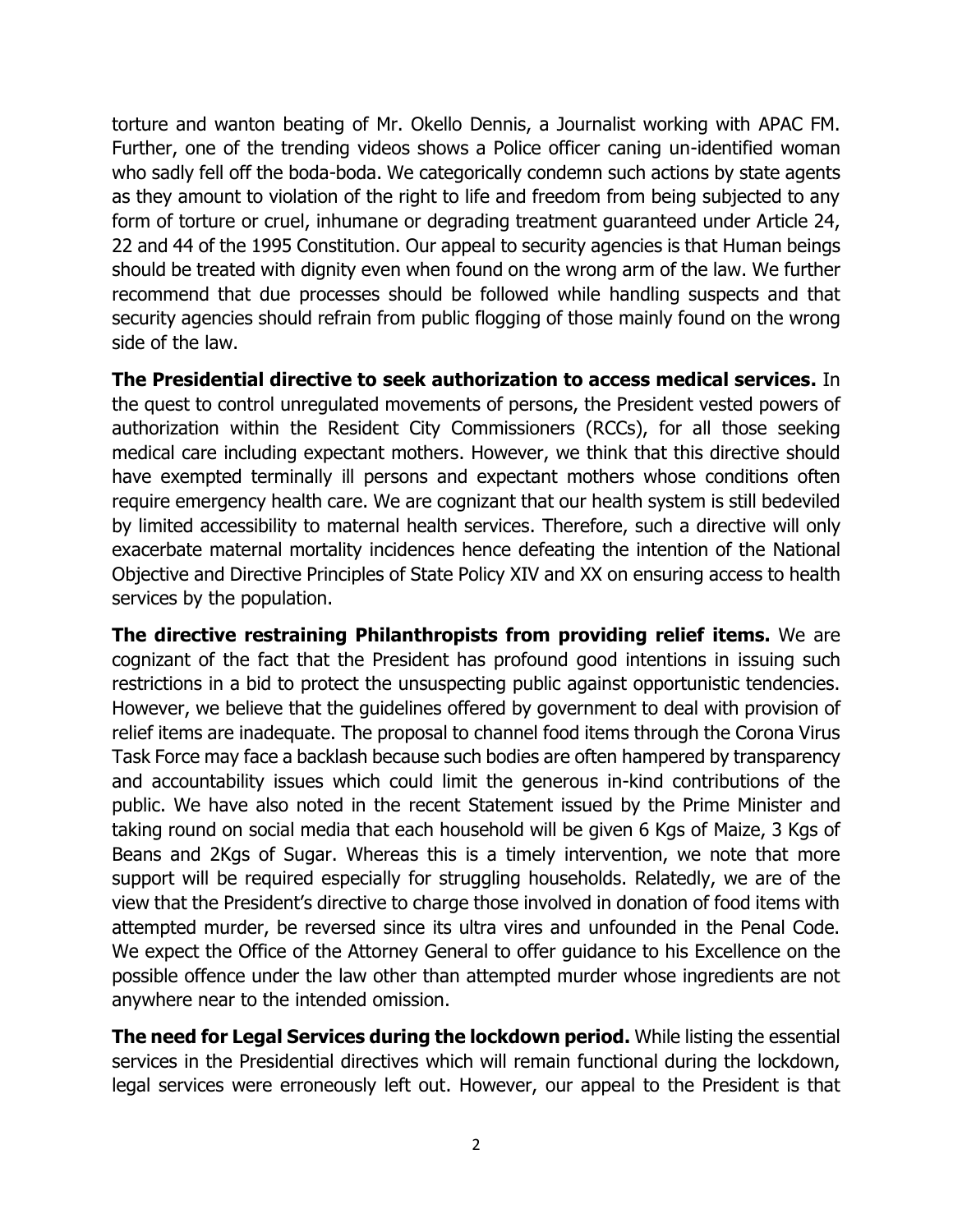Lawyers be allowed to offer legal rapid response during **EXTREME EMERGENCY SITUATIONS** that may require their physical appearance. Such scenarios include securing bond for suspects unlawfully arrested and kept in custody beyond the 48 hours statutory period or those held **incommunicado and in need of a writ of habeas corpus as a remedy**. Further in observance of social distance, Lawyers can be advised to utilize online platforms and Toll-free lines to offer legal services to the public. In that regard, we call upon the Attorney General to further demystify the rationale of legal services to the President as an important tool towards the realization of Access to Justice as enshrined under Article 28 of the Constitution.

Premising on the above highlighted concerns, we all should be cognizant that protecting and promoting Access to Justice and Human rights is anchored in the International Convention on Economic, Social and Cultural Rights (ICESCR); Convention on Elimination of all forms of Discrimination Against Women (CEDAW); African Convention on Human and Peoples Rights (ACHPR), to which Uganda is a state party. Further, the 1995 Constitution under Chapter 4 guarantees fundamental rights in addition to Article 110 which confers executive powers to the President to declare a state of emergency for a period of 30 days following validation of Parliament. Therefore, it's important to observe international state standards that we have willingly adopted and to work within the confines of the Constitution even when we are faced with extra ordinary situations such as the COVID 19 scourge.

## In the light of the raised concerns, **WE HEREBY APPEAL AND MAKE THE FOLLOWING RECOMMENDATIONS.**

### **To His Excellence President of the Republic of Uganda;**

- Recognise and allow emergency legal response services under extreme emergency situations during the lockdown. This is because Lawyers are essential service providers in light of fair hearing as enshrined in Article 28 of the Constitution. We however emphasise that this should be done in compliance with the Standard Operation Procedures (SOPs) issued by government, just like the media houses have been allowed to report on the pandemic.
- To exempt expectant mothers and other terminally ill persons in need of emergency health care from seeking authorization from the RCCs. Alternatively, they can at most seek authorization from the nearest Local Councils.
- To reconsider provision of food relief and workout on Standard Operating Procedures for humanitarian agencies such Red Cross; Scout Associations; Rotary groups; Religious and Cultural institutions to give out food items to the needy population.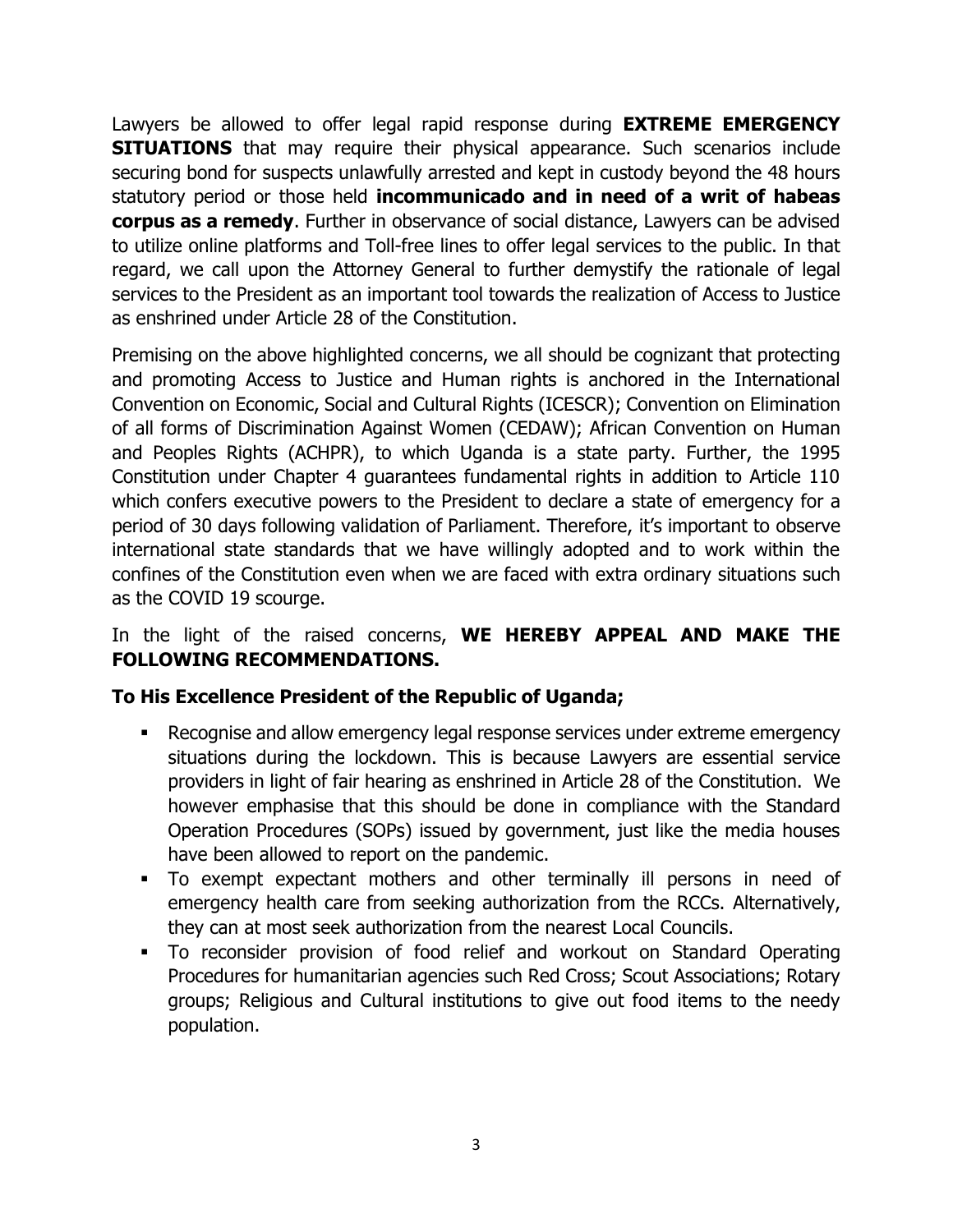## **To the Uganda Police Force/Uganda Peoples Defence Forces**

We would like to applaud the UPDF-CDF public apology regarding the abuse of Citizens by the security forces. This is a step in the right direction. However, we further appeal;

- **■** Uganda police to prevail over errant Police officers and punish them for individual actions meted out on the public in form of torture and inhumane degrading treatment.
- **■** UPDF to prevail over errant Local Defence officers and put up a human rights abuse response centre where such errant officers can be reported and handled.
- To strengthen the community policing arm to ensure that peoples' safety and protection of their property is guaranteed during this period.
- The Law enforcement officers in the field should also observe standard operating guidelines issued by the Ministry of Health in order to protect themselves against being infected and infecting others.

## **To the Uganda Human Rights Commission**

▪ To engage institutions such as Police and Army in order to ensure that human rights standards especially the **"NO HARM"** principle is adhered to during enforcement of the Presidential directives.

### **To the Media**

- To guard against spreading false news that might cause panic to the population amidst the current crisis.
- To document and human rights violations and abuses meted out on the public by enforcement agencies such as LDUs.

### **The public**

- **•** To heed the Presidential directives by staying home, keeping safe and observing health precautions such as washing hands to avoid the spread of COVID-19.
- To use the response mechanisms available to report any rights violations and abuses. For **LASPNET** they should call **0800100155, FIDA** call on **0800111511** and **Uganda Police Force** toll free line **0800199699.**

Once again, we take this opportunity to applaud the efforts of Government and H.E the President in fighting COVID-19 and appeal to the responsible authorities and institutions to consider our concerns and recommendations in light of applying human standards while enforcing the Presidential directives.

### **LASPNET remains committed to promoting Human rights and ensuring Access to Justice for all.**